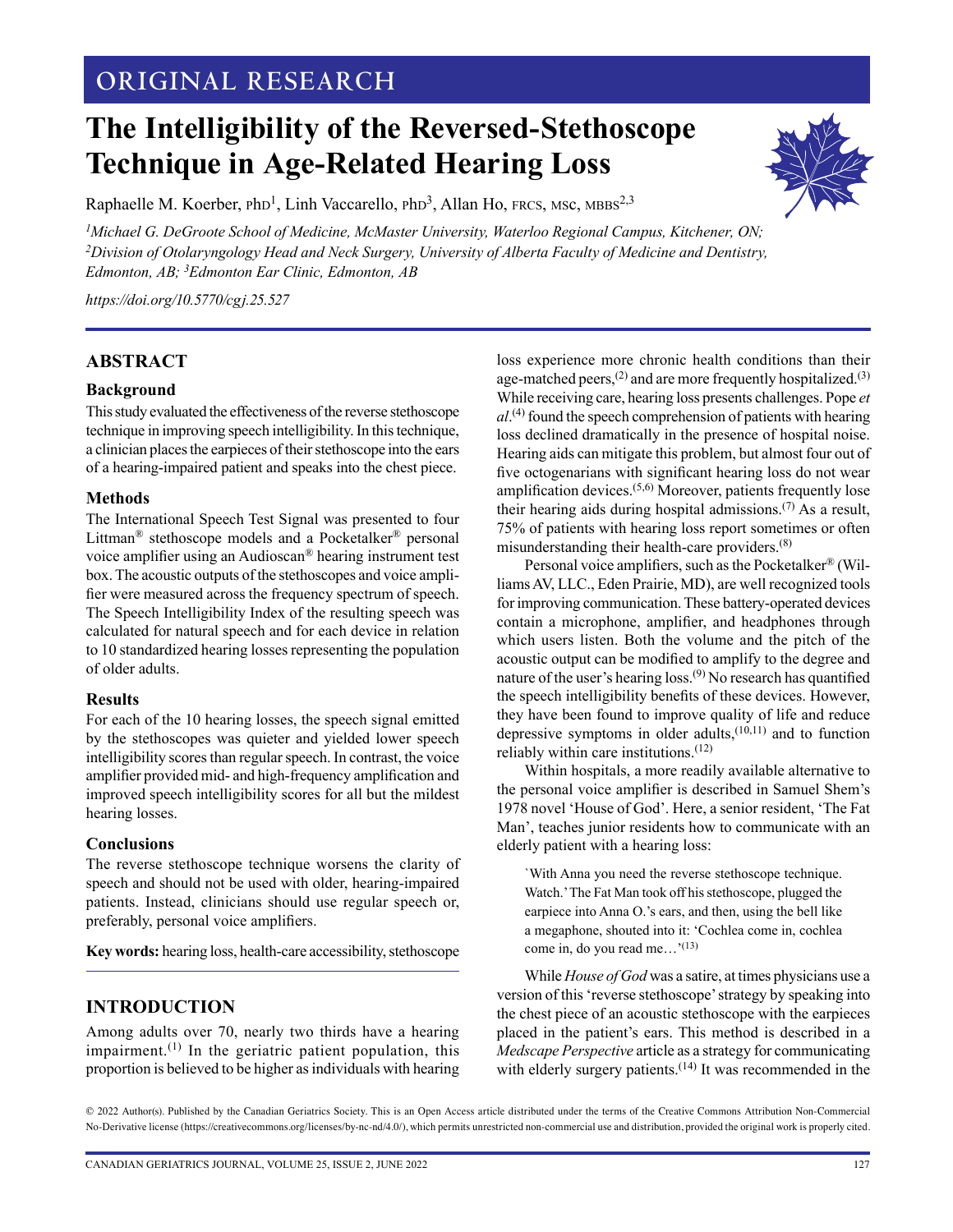*British Medical Journal*'s Innovations section for a similar purpose.<sup>(15)</sup> The textbook "Emergency Care in the Streets" includes it as a tip for working with patients with hearing impairment.(16) A *British Medical Journal* practice pointer describing evidence-based strategies for communicating with patients with hearing loss did not include this technique, (17) a fact which three clinicians wrote in to comment on via the article's "Rapid Responses". Despite this technique's popularity, the intelligibility of speech when delivered through acoustic stethoscopes has never been scientifically evaluated.

Stethoscopes are designed to transmit low-frequency cardiac, respiratory, and gastrointestinal sounds $(18)$  Acoustic stethoscopes aid in the auscultation of these sounds in three ways. First, by pressing the chest piece against the human body, the device overcomes tissues' acoustic impedance (i.e., resistance to sound wave transmission between tissue and air).<sup>(19)</sup> Second, by funneling sound waves into the tubing of the acoustic stethoscope, a greater proportion of the sound energy is directed towards the ear.(20,21) Finally, some—but not all—models provide resonance peaks of sufficient amplitude to amplify certain very low-pitched frequencies, below 200 Hz.<sup>(22,23,24)</sup> For sound waves with frequencies higher than 200 Hz, the intensity (i.e., loudness) of the delivered sound waves decreases steadily up until 1000 or 1500 Hz, at which point they can no longer be appreciated by human hearing. These outputs may not fully reflect the acoustics characteristics of the reverse stethoscope technique, as the stethoscope diaphragm vibrates in free air rather than pressed against a body surface.(25,26) Still, as most speech sounds exist between 500 and 8000 Hz, $(27)$  this pattern of declining output calls the reverse stethoscope technique into question.

Stethoscopes' lack of mid- and high-frequency output is particularly problematic for patients with age-related hearing loss, who experience a greater degree of loss in the high frequencies. For older adults, the high frequency sounds, including the /f/, /th/, and /s/ phonemes, are more difficult to discriminate than lower pitched vowel sounds and the sonorant consonants such as the /m/ and /r/ phonemes. This is visually demonstrated through the 10 'standard audiograms' in Figures 1 and 2. These standard audiograms were developed by vector quantization of almost 30,000 audiograms from older adults with hearing loss.  $(28)$  In each of these standard hearing losses, thresholds worsen as the frequency of the test tone increases.

Given the diversity of hearing losses, the Speech Intelligibility Index is one way to quantify the degree to which a hearing device provides appropriate amplification for a given loss. This index, based on calculations outlined by the American National Standards Institute,<sup> $(29)$ </sup> estimates the percentage of daily speech sounds which a person with a given hearing loss can hear. It can be calculated to reflect the speech intelligibility of standard speech, as well as the intelligibility of amplified speech emitted by an assistive hearing device.

Existing literature suggests that stethoscopes attenuate, rather than amplify, the mid-to-high frequencies in which speech is found. This leads us to doubt the efficacy of the reverse stethoscope technique and ask the following questions:

- 1. Does the Speech Intelligibility Index for 10 standard audiograms improve when the International Speech Test Signal is presented through four models of Littmann® stethoscopes (3M Littmann Stethoscopes, St. Paul, MN) in a test-box setup mimicking the "reverse stethoscope" technique?
- 2. How do these scores compare to the Speech Intelligibility Index scores associated with a Pocketalker personal voice amplifier?



FIGURE 1. Flat and moderately sloping standard audiograms



FIGURE 2. Steeply sloping standard audiograms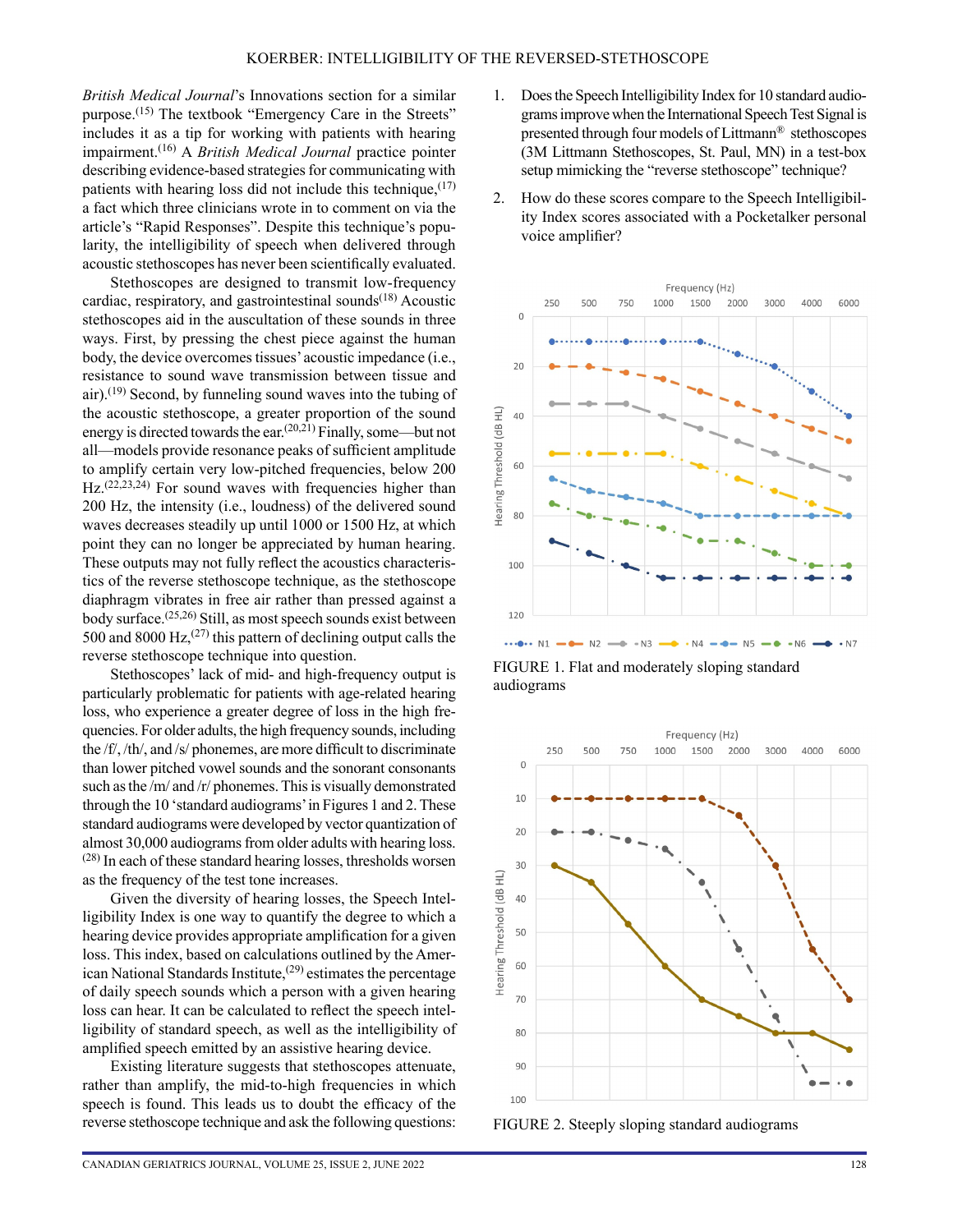# **METHODS**

#### **Materials and Set Up**

To evaluate the stethoscopes' acoustic outputs, we used the Audioscan® Verifit2 test box (Audioscan, Dorchester, ON) and software. Best practices within the field of hearing-loss amplification recommend that hearing instruments and other assistive devices be evaluated relative to the user's specific hearing loss using a test box and associated sound processing software.<sup>(18)</sup> One widely used test box system is the Audioscan Verifit2. This noise-insulated box contains three core components: a speaker emitting a standardized signal calibrated by a reference microphone, a coupler designed to hold the hearing instrument's earpieces and mimic the acoustics of an ear, and a microphone positioned within this coupler.

In using the Audioscan Verifit2 to test the reversed stethoscopes, the adult-sided bell of each Littmann stethoscope was positioned within the test box facing the speaker at a distance of 2 cm. Due to their size, each consecutive stethoscope extended out of the test box with the metal component of the stethoscope tubing passing under the foam-sealed, test-box lid. The coupler likewise extended outside the test box via an extender cable. The earpieces of the stethoscope were then puttied to the 0.4 cc coupler, following standard practice for in-the-ear hearing aid verification (Audioscan Verifit, 2019). Foam was used to seal the lid, and the reference microphones within the test box were re-calibrated to this arrangement to account for any residual signal leakage.

In this configuration, test signals were presented to a Littmann Classic II SE stethoscope, a Littmann Cardiology IV stethoscope, and a Littmann Cardiology IV stethoscope with short-length tubing (56 cm vs. 69 cm). In addition, test signals were presented to a Littmann 3100 Electronic stethoscope in diaphragm (i.e., high frequency) mode, and with amplification turned up to level nine (i.e., the highest level of amplification provided by the device). This electronic stethoscope was included to reference to the speech intelligibility that amplified stethoscopes might offer. All stethoscopes' outputs were measured by the microphones within the test box's 0.4 cc couplers.

The acoustic output of the Pocketalker personal voice amplifier was evaluated using a comparable set-up. The handheld unit was placed within the box, with the microphone facing the speaker at a distance of 2 cm. The device's acoustic output was presented to the 0.4 cc coupler microphone via a mono earbud puttied to the coupler. The output of the stethoscopes and personal voice amplifier were interpreted by the Audioscan software to 1) provide spectral analyses of each devices' outputs, and 2) calculate the Speech Intelligibility Index scores associated with each device relative to each of the 10 standard hearing losses.

## **Spectral Analyses**

The output of the stethoscopes in dB HL was measured for frequencies between 125 and 13,000 Hz. We used Pink Noise

as the input to evaluate the stethoscopes' frequency response, following the methods of Weiss et al.<sup> $(18,31)$ </sup> A 65 dB Pink Noise signal was presented via the test box speaker to the devices, captured by the coupler microphone, and presented using the 'Multicurve' function of the Audioscan software.

### **Speech Intelligibility Index Measurement**

The Audioscan software was configured to measure the Speech Intelligibility Index for each of 10 standard audiograms reflecting the population of hearing-impaired older adults (see Figures 1 and 2). The Speech Intelligibility Index was calculated both at baseline, to reflect natural speech, and in response to speech presented through the reversed stethoscope. Software settings were chosen to improve accuracy, as outlined in Table 1.

#### **Procedure**

The International Speech Test Signal was delivered through the test box speakers at 65 dB HL, reflecting the intensity of average conversational speech (Audioscan Verifit, 2019), and filtered through each of the stethoscopes and the Pocketalker one at a time. The software interpreted the output for each device relative to each of the 10 standard losses outlined in Figures 1 and 2.<sup>(28)</sup> Each standard loss' baseline "unaided" Speech Intelligibility Index was also calculated by the Audioscan software. This unaided Speech Intelligibility Index reflected the percentage of speech a person with a standard audiogram could hear without any assistive hearing device.

#### **Data Analyses**

The resulting spectral analyses and Speech Intelligibility Index scores were compared using descriptive statistics, as is standard in stethoscope acoustics research.<sup>(18,25,30,31)</sup>

# **RESULTS**

#### **Spectral Analyses**

Spectral analyses of the Pocketalker and four stethoscopes demonstrated that the Pocketalker provided amplification across all frequencies involved in speech, while the acoustic

| TABLE 1.                          |
|-----------------------------------|
| Audioscan speechmap configuration |

| <b>Configuration Category</b>            | <b>Configuration Selected</b> |
|------------------------------------------|-------------------------------|
| Targets                                  | $NAI$ -NI 2                   |
| Age                                      | Adult                         |
| HL Transducer                            | Insert+Foam                   |
| Real Ear to Coupler<br>Difference (RECD) | Wideband (wRECD) average      |
| <b>Binaural</b>                          | Yes                           |
| Language                                 | Non-tonal                     |
| Type of Instrument to<br>be Verified     | <b>RITE</b>                   |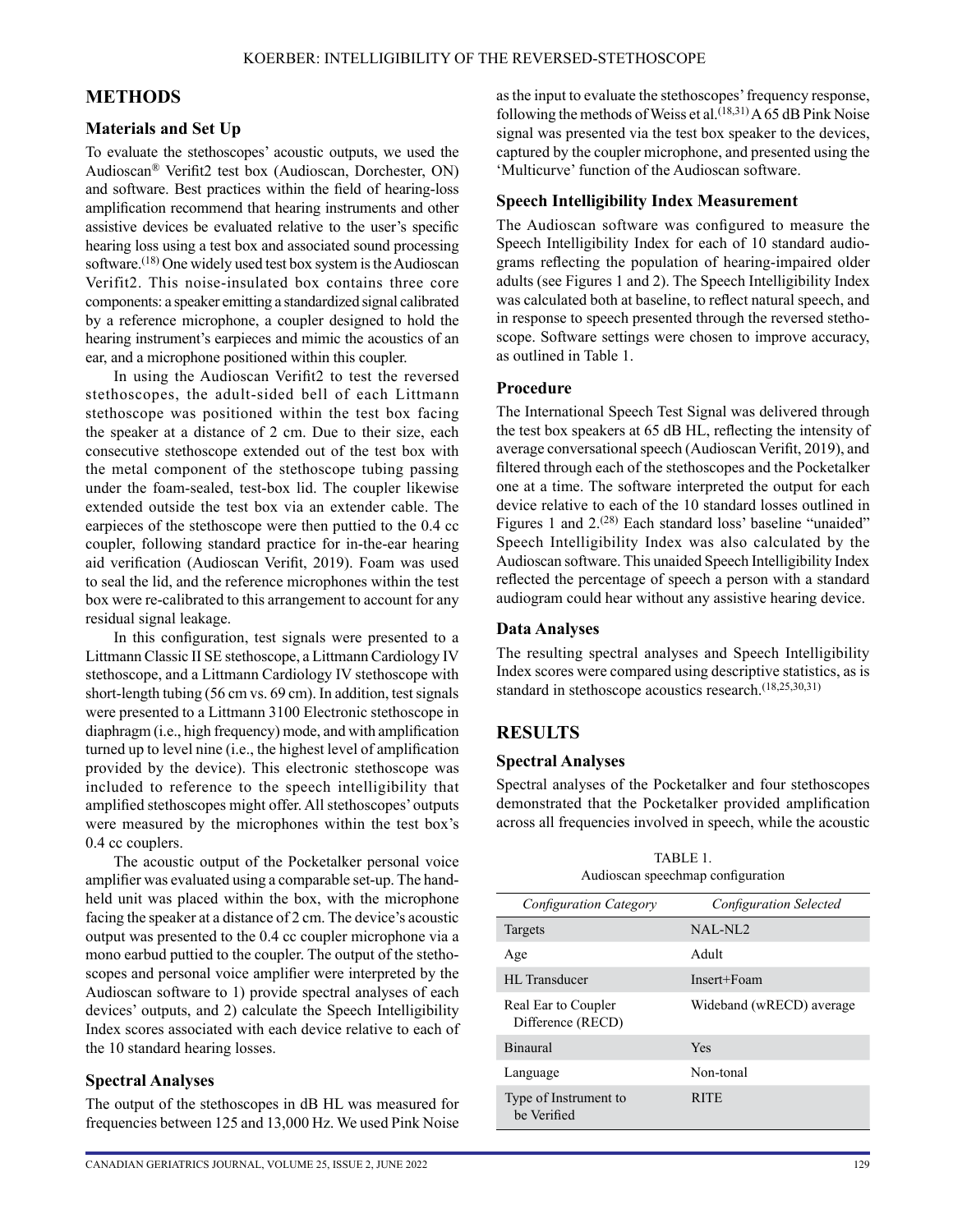

FIGURE 3. Spectral analyses of stethoscopes' and the personal voice amplifier's output in response to 65 dB Pink Noise

stethoscopes only attenuated these signals (see Figure 3). The Pocketalker, at maximum volume, amplified the 65 dB input speech to an output ranging from 72 dB to 100 dB across the frequency spectrum. When the high-frequency setting was activated via the Pocketalker tone dial, the device provided 9 dB of additional amplification in the high frequencies and roughly 10 dB less amplification in the lower frequencies. Conversely, the only stethoscope which provided any amplification of the speech signal was the Littmann 3100 Electronic Stethoscope. At its loudest setting, this device provided an output signal 5 dB louder than the 65 dB input at both 250 and 400 Hz. At other frequencies, the electronic stethoscope's output was attenuated (i.e., quieter) relative to the incoming speech.

## **Speech Intelligibility**

Speech signals delivered through the acoustic stethoscopes yielded poorer Speech Intelligibility Index scores than regular speech (see Figures 4 and 5). The Littmann 3100 Electronic stethoscope similarly degraded the speech intelligibility in all standard hearing losses, apart from hearing losses N4 and N5 in which it provided a near negligible 4% and 1% improvement, respectively. In contrast, the output of standardized speech presented through the Pocketalker yielded improved speech intelligibility relative to unaided standard speech in all but the mildest standardized hearing losses, as demonstrated in Figures 4 and 5. The benefit provided by the Pocketalker ranged from a 5% loss in Speech Intelligibility Index scores

for hearing loss N1, the mildest hearing loss, to a 59% gain in the Speech Intelligibility Index score for N4, a moderately severe hearing loss.

# **DISCUSSION**

This study sought to determine whether the Speech Intelligibility Index for 10 standard audiograms improved when the International Speech Test Signal was presented through Littmann stethoscopes in a test box set-up mimicking the "reverse stethoscope" technique. We also sought to evaluate how a personal voice amplifier would impact speech intelligibility in a comparable environment. We found that the reverse stethoscope reduced, rather than improved, Speech Intelligibility Index scores. In contrast, a Pocketalker personal amplifier yielded improved speech intelligibility relative to standard speech in all but the mildest hearing losses.

These findings are in keeping with our spectral analyses of the stethoscopes. While the Pocketalker personal amplification device provided up to 38 dB of amplification across the spectrum of frequencies, the acoustic stethoscopes attenuated the speech signal in all frequencies, and the electronic stethoscope only provided modest amplification in the lowest frequencies. The spectral output of our devices is consistent with the existing literature, which has identified resonance peaks in stethoscopes below 500 Hz, followed by a progressive attenuation of output, reaching 20 dB of attenuation of all input signals beyond  $1,000 \text{ Hz}$ .  $(22,23,24,32)$  Together, these findings support the assertion that stethoscopes are designed to transmit the low frequencies sound waves which contain internal body sounds, rather than the mid- to high-frequency sound waves which contain speech sounds.

While the reversed stethoscope technique is not supported, this study demonstrates the benefits to speechintelligibility provided by personal voice amplifiers when communicating with patients with age-induced hearing loss. It clarifies why previous research has found that these personal voice amplifiers improve communication and psychosocial outcomes in older adults.(10,11,12) Patients only require basic training in the use of the Pocketalker, and Gilligan and Weinstein $(33)$  have published instructions explaining the devices' use at a grade five reading level.

If a personal voice amplifier is not available, other strategies exist which improve communication in the presence of hearing loss. To improve speech comprehension, health-care providers should reduce ambient noise,(34) face the patient when speaking,<sup>(35)</sup> articulate consonants carefully,<sup>(36)</sup> and identify patients with hearing loss using signage within charts or at the bedside.<sup>(37)</sup> Transcription and amplification technologies in the form of iPhones or Android apps also have potential.<sup>(38)</sup>

This study demonstrates that the reverse stethoscope technique worsens rather than improves Speech Intelligibility Index scores. However, our research was performed in a lab setting using standardized hearing losses, rather than patients in an authentic hospital setting. As a result of this limitation, it is possible that we failed to capture certain aspects of the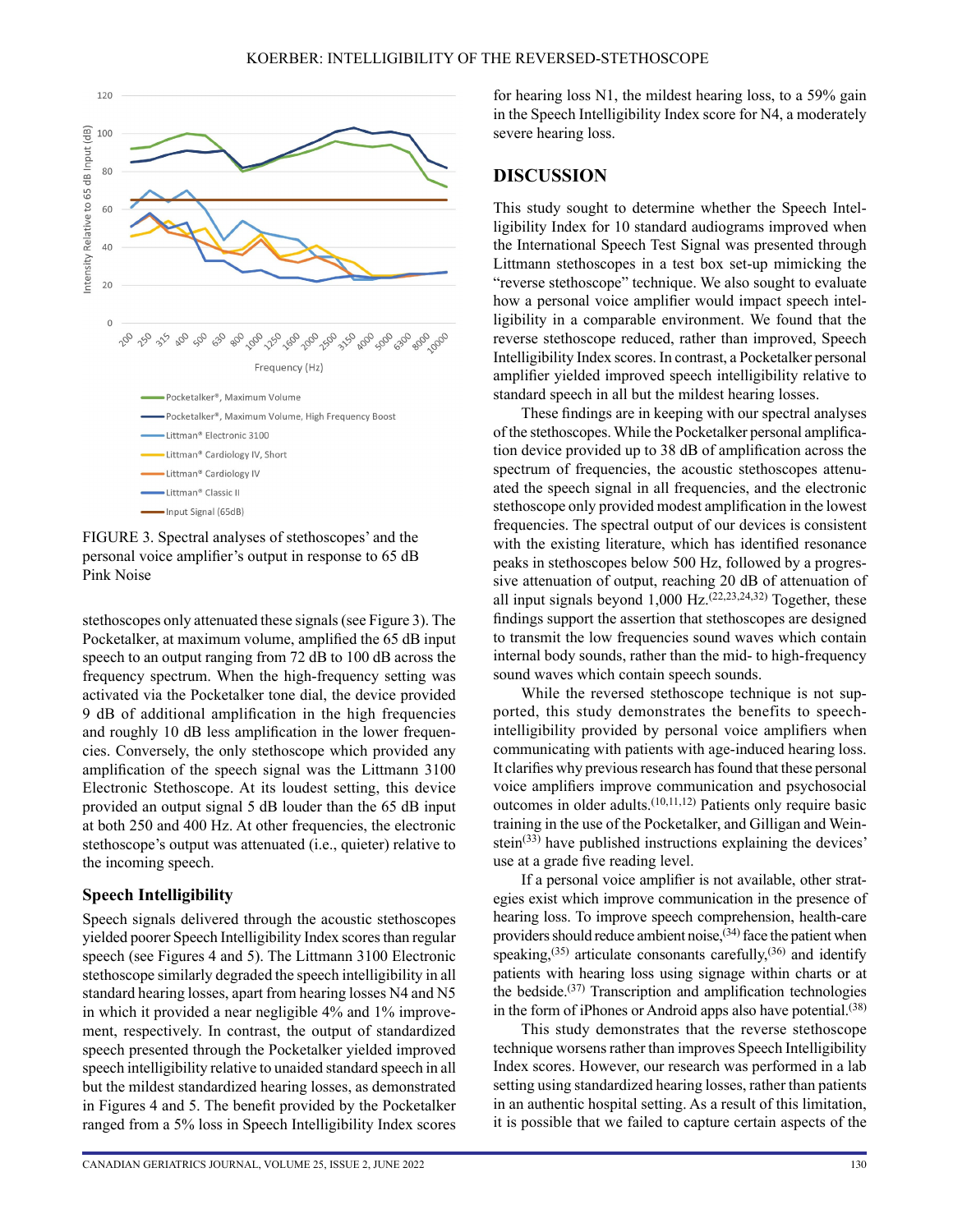

FIGURE 4. Speech Intelligibility Index scores for flat and moderately sloping standard audiograms, ranging from mild loss (N1) to profound loss (N7) in response to 65 dB standard speech input into Littman stethoscopes and Pocketalker personal voice amplifier



FIGURE 5. Speech Intelligibility Index scores for severely sloping standard audiograms, ranging from mild (S1) to severe (S3), in response to 65 dB standard speech input into Littman stethoscopes and the Pocketalker personal voice amplifier

practice. For example, stethoscope earpieces may block distracting ambient hospital noise. Likewise, while using this technique, clinicians are forced to face the patient, which can facilitate speech reading.(35)

Alternatively, this "reverse stethoscope" technique may have persisted simply by encouraging patients to 'nod along' instead of expressing their concerns to the physician. Patients with hearing loss are known to cope by withdrawing rather than drawing attention to their disability. This stems from a desire both to avoid being associated with the stigmatized disability, and to avoid inconveniencing conversation partners.(39,40,41) Future research might explore this and other reasons for which this acoustically ineffective technique continues to be used.

## **CONCLUSION**

In conclusion, three quarters of adults with hearing loss report sometimes or often misunderstanding their health-care providers.(8) The reverse stethoscope technique has been described as a 'megaphone' for amplifying a physician's voice for older patients.(13) Unfortunately, our findings confirm that stethoscopes do not amplify or even effectively transmit the frequencies important to speech. Instead, this technique decreases Speech Intelligibility Index scores. Conversely, the Pocketalker personal voice amplifier meaningfully improved Speech Intelligibility Index scores for all but the mildest hearing losses. Older adults with hearing loss have a moral and legal right to accessible health care.(42,43) Based on this study's findings, accessible communication for older adults with hearing loss is best pursued through personal voice amplifiers.

# **ACKNOWLEDGEMENTS**

Not applicable.

# **CONFLICT OF INTEREST DISCLOSURES**

We have read and understood the Canadian Geriatrics Journal's policy on conflicts of interest disclosure and declare that there are no conflicts of interest.

## **FUNDING**

Funding provided by the Edmonton Ear Clinic.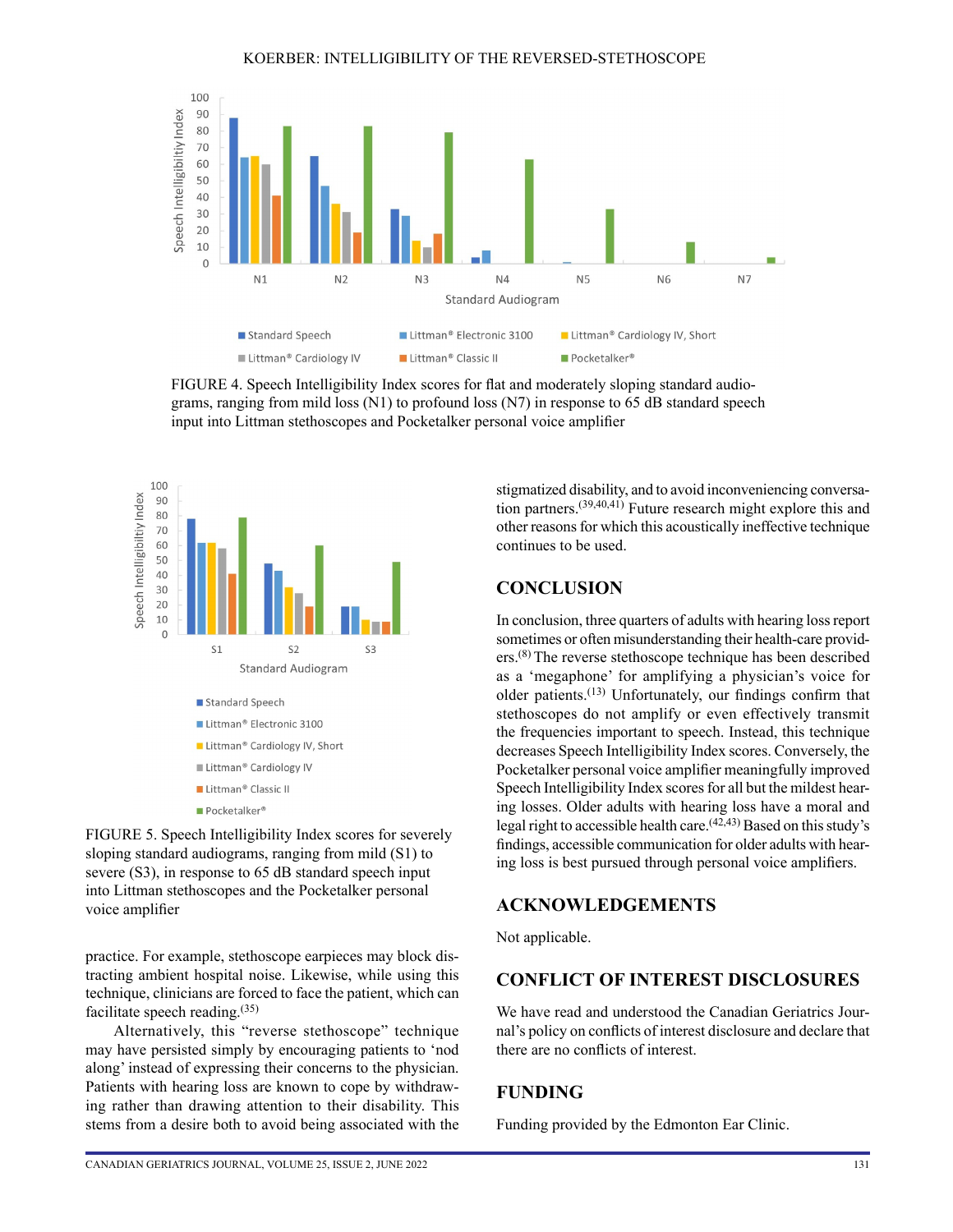# **REFERENCES**

- 1. Lin FR, Thorpe R, Gordon-Salant S, Ferrucci L. Hearing loss prevalence and risk factors among older adults in the United States. *J Gerontol A Biol Sci Med Sci*. [Internet]. 2011 May 1 [cited 2021 Feb 16]; 66(5):582–90. Available from: [https://doi.](https://doi.org/10.1093/gerona/glr002) [org/10.1093/gerona/glr002](https://doi.org/10.1093/gerona/glr002)
- 2. Pandhi N, Schumacher JR, Barnett S, Smith MA. Hearing loss and older adults' perceptions of access to care. *J Community Health* [Internet]. 2011 Oct 1 [cited 2021 Feb 16]; 36(5):748–55. Available from: [https://www.ncbi.nlm.nih.gov/pmc/articles/](https://www.ncbi.nlm.nih.gov/pmc/articles/PMC3197225/) [PMC3197225/](https://www.ncbi.nlm.nih.gov/pmc/articles/PMC3197225/)
- 3. Genther DJ, Frick KD, Chen D, Betz J, Lin FR. Association of hearing loss with hospitalization and burden of disease in older adults. *JAMA* [Internet]. 2013 Jun 12 [cited 2021 Feb 16]; 309(22):2322–24. Available from: [https://jamanetwork.com/](https://jamanetwork.com/journals/jama/fullarticle/1696091) [journals/jama/fullarticle/1696091](https://jamanetwork.com/journals/jama/fullarticle/1696091)
- 4. Pope DS, Gallun FJ, Kampel S. Effect of hospital noise on patients' ability to hear, understand, and recall speech. *Res Nurs Health* [Internet]. 2013 Jun [cited 2021 Feb 16]; 36(3):228–41. Available from: <https://doi.org/10.1002/nur.21540>
- 5. Chien W, Lin FR. Prevalence of hearing aid use among older adults in the United States. *Arch Intern Med* [Internet]. 2012 Feb 13 [cited 2021 Feb 16]; 172(3):292–93. Available from: doi:10.1001/archinternmed.2011.1408
- 6. Nieman CL, Marrone N, Szanton SL, Thorpe Jr RJ, Lin FR. Racial/ethnic and socioeconomic disparities in hearing health care among older Americans. *J Aging Health* [Internet]. 2016 Feb [cited 2021 Feb 16]; 28(1):68–94. Available from: [https://](https://doi.org/10.1177/0898264315585505) [doi.org/10.1177/0898264315585505](https://doi.org/10.1177/0898264315585505)
- 7. Oliver D. Admission should allow for patient aids. *BMJ* [Internet]. 2017 Sep 19 [cited 2021 Feb 16]; 358. Available from: <https://www.bmj.com/content/358/bmj.j3953.full>
- 8. Stevens MN, Dubno JR, Wallhagen MI, Tucci DL. Communication and healthcare: self-reports of people with hearing loss in primary care settings. *Clin Gerontol* [Internet]. 2019 Oct 20 [cited 2021 Feb 16]; 42(5):485–94. Available from: [https://doi.](https://doi.org/10.1080/07317115.2018.1453908) [org/10.1080/07317115.2018.1453908](https://doi.org/10.1080/07317115.2018.1453908)
- 9. William Sound. Specification Data Pocketalker® Ultra Personal Amplifier [Internet]. Eden Prairie, MN: William Sound; 2019 [cited 2021 Feb 16]. Available from: [https://www.williams](https://www.williamssound.com/resources/products/web/pkt/pkt_d1_spec_en.pdf)[sound.com/resources/products/web/pkt/pkt\\_d1\\_spec\\_en.pdf](https://www.williamssound.com/resources/products/web/pkt/pkt_d1_spec_en.pdf)
- 10. Mamo SK, Nirmalasari O, Nieman CL, *et al*. Hearing care intervention for persons with dementia: a pilot study. *Am J Geriatr Psychiatry* [Internet]. 2017 Jan 1 [cited 2021 Feb 16]; 25(1):91– 101. Available from: <https://doi.org/10.1016/j.jagp.2016.08.019>
- 11. Nieman CL, Marrone N, Mamo SK, *et al*. The Baltimore HEARS Pilot Study: an affordable, accessible, communitydelivered hearing care intervention. *Gerontologist* [Internet]. 2017 Nov 10 [cited 2021 Feb 16]; 57(6):1173–86. Available from:<https://doi.org/10.1093/geront/gnw153>
- 12. Lewsen BJ, Cashman M. Hearing aids and assistive listening devices in long-term care. *Can J Speech Lang Pathol Audiol* [Internet]. 1997 [cited 2021 Feb 16]; 21(3):149–52. Available from: [https://cjslpa.ca/files/1997\\_JSLPA\\_Vol\\_21/No\\_03\\_145-](https://cjslpa.ca/files/1997_JSLPA_Vol_21/No_03_145-228/Lewsen_Cashman_JSLPA_1997.pdf) [228/Lewsen\\_Cashman\\_JSLPA\\_1997.pdf](https://cjslpa.ca/files/1997_JSLPA_Vol_21/No_03_145-228/Lewsen_Cashman_JSLPA_1997.pdf)
- 13. Shem S. *The House of God*. New York: Berkley Books; 2010.
- 14. Lowenfels AB. Improving the outcomes of major abdominal surgery in elderly patients. *Medscape Perspectives* [Internet]. 2005 Nov 22 [cited 2021 Feb 16]. Available from: [https://www.](https://www.medscape.com/viewarticle/517308) [medscape.com/viewarticle/517308](https://www.medscape.com/viewarticle/517308)
- 15. Vadodaria B. An unusual use of a stethoscope. *BMJ* [Internet]. 1998 May 2 [cited 2021 Feb 16]; 316(7141):1382. Available from: <https://www.bmj.com/content/316/7141/1382>
- 16. Caroline NL. *Emergency Care in the Streets*. Sudbury, MA: Jones & Bartlett Learning; 2008 [cited 2021 Feb 16].
- 17. Middleton A, Niruban A, Girling G, Myint PK. Communicating in a healthcare setting with people who have hearing loss. *BMJ* [Internet]. 2010 Sep 29 [cited 2021 Feb 16]; 341:c4672. Available from: <https://doi.org/10.1136/bmj.c4672>
- 18. Weiss D, Erie C, Butera J III, *et al*. An in vitro acoustic analysis and comparison of popular stethoscopes. *Med Devices* (Auckl) [Internet]. 2019 [cited 2021 Feb 16]; 12:41–52. Available from: <https://www.ncbi.nlm.nih.gov/pmc/articles/PMC6339642/>
- 19. Murphy A, Morgan MA. Acoustic impedance [Internet]. Radiopaedia.org. 2020, March 1 [cited 2021 Feb 16]. Available from <https://radiopaedia.org/articles/acoustic-impedance?lang=us>
- 20. Groom D. Comparative efficiency of stethoscopes. *Am Heart J* [Internet]. 1964 Aug 1 [cited 2021 Feb 16]; 68(2):220–26. Available from: [https://www.sciencedirect.com/science/article/](https://www.sciencedirect.com/science/article/abs/pii/0002870364900432) [abs/pii/0002870364900432](https://www.sciencedirect.com/science/article/abs/pii/0002870364900432)
- 21. Rappaport MB, Sprague HB. Physiologic and physical laws that govern auscultation, and their clinical application: the acoustic stethoscope and the electrical amplifying stethoscope and stethograph. *Am Heart J* [Internet]. 1941 Mar 1 [cited 2021 Feb 16]; 21(3):257–318. Available from: [https://doi.](https://doi.org/10.1016/S0002-8703(41)90904-3) [org/10.1016/S0002-8703\(41\)90904-3](https://doi.org/10.1016/S0002-8703(41)90904-3)
- 22. Ertel PY, Lawrence M, Brown RK, Stern AM. Stethoscope acoustics: I. The doctor and his stethoscope. *Circulation* [Internet]. 1966 Nov [cited 2021 Feb 16]; 34(5):889–98. Available from: [https://www.ahajournals.org/doi/pdf/10.1161/01.](https://www.ahajournals.org/doi/pdf/10.1161/01.CIR.34.5.889) [CIR.34.5.889](https://www.ahajournals.org/doi/pdf/10.1161/01.CIR.34.5.889)
- 23. Kindig JR, Beeson TP, Campbell RW, Andries F, Tavel ME. Acoustical performance of the stethoscope: a comparative analysis. *Am Heart J* [Internet]. 1982 Aug 1 [cited 2021 Feb 16]; 104(2):269–75. Available from: [https://doi.org/10.1016/0002-](https://doi.org/10.1016/0002-8703(82)90203-4) [8703\(82\)90203-4](https://doi.org/10.1016/0002-8703(82)90203-4)
- 24. Abella M, Formolo J, Penney DG. Comparison of the acoustic properties of six popular stethoscopes. *J Acoust Soc Am* [Internet]. 1992 Apr [cited 2021 Feb 16]; 91(4):2224–28. [https://doi.](https://doi.org/10.1121/1.403655) [org/10.1121/1.403655](https://doi.org/10.1121/1.403655)
- 25. Nowak LJ, Nowak KM. Sound differences between electronic and acoustic stethoscopes. *Biomed Eng Online* [Internet]. 2018 Dec [cited 2021 Feb 16]; 17(1). Available from: [https://doi.](https://doi.org/10.1186/s12938-018-0540-2) [org/10.1186/s12938-018-0540-2](https://doi.org/10.1186/s12938-018-0540-2)
- 26. Leng S, San Tan R, Chai KT, Wang C, Ghista D, Zhong L. The electronic stethoscope. *Biomed Eng Online* [Internet]. 2015 Dec [cited 2021 Feb 16]; 14(1):1–37. Available from: [https://doi.](https://doi.org/10.1186/s12938-015-0056-y) [org/10.1186/s12938-015-0056-y](https://doi.org/10.1186/s12938-015-0056-y)
- 27. Fant G. *Speech Acoustics and Phonetics: Selected Writings*. Dordrecht: Kluwer Academic Publishers; 2004.
- 28. Bisgaard N, Vlaming MS, Dahlquist M. Standard audiograms for the IEC 60118-15 measurement procedure. *Trends Amplif* [Internet]. 2010 Jun [cited 2021 Feb 16]; 14(2):113–20. Available from: <https://doi.org/10.1177/1084713810379609>
- 29. Acoustical Society of America. *Methods for Calculation of the Speech Intelligibility Index* (Standard No S3.-1997(R2017)) [Internet]. New York City: American National Standards Association; 1997 [cited 2021 Feb 16]. Available from: [https://](https://webstore.ansi.org/standards/asa/ansiasas31997r2017) [webstore.ansi.org/standards/asa/ansiasas31997r2017](https://webstore.ansi.org/standards/asa/ansiasas31997r2017)
- Jorgensen LE. Verification and validation of hearing aids: opportunity not an obstacle. *J Otol* [Internet]. 2016 Jun 1 [cited 2021